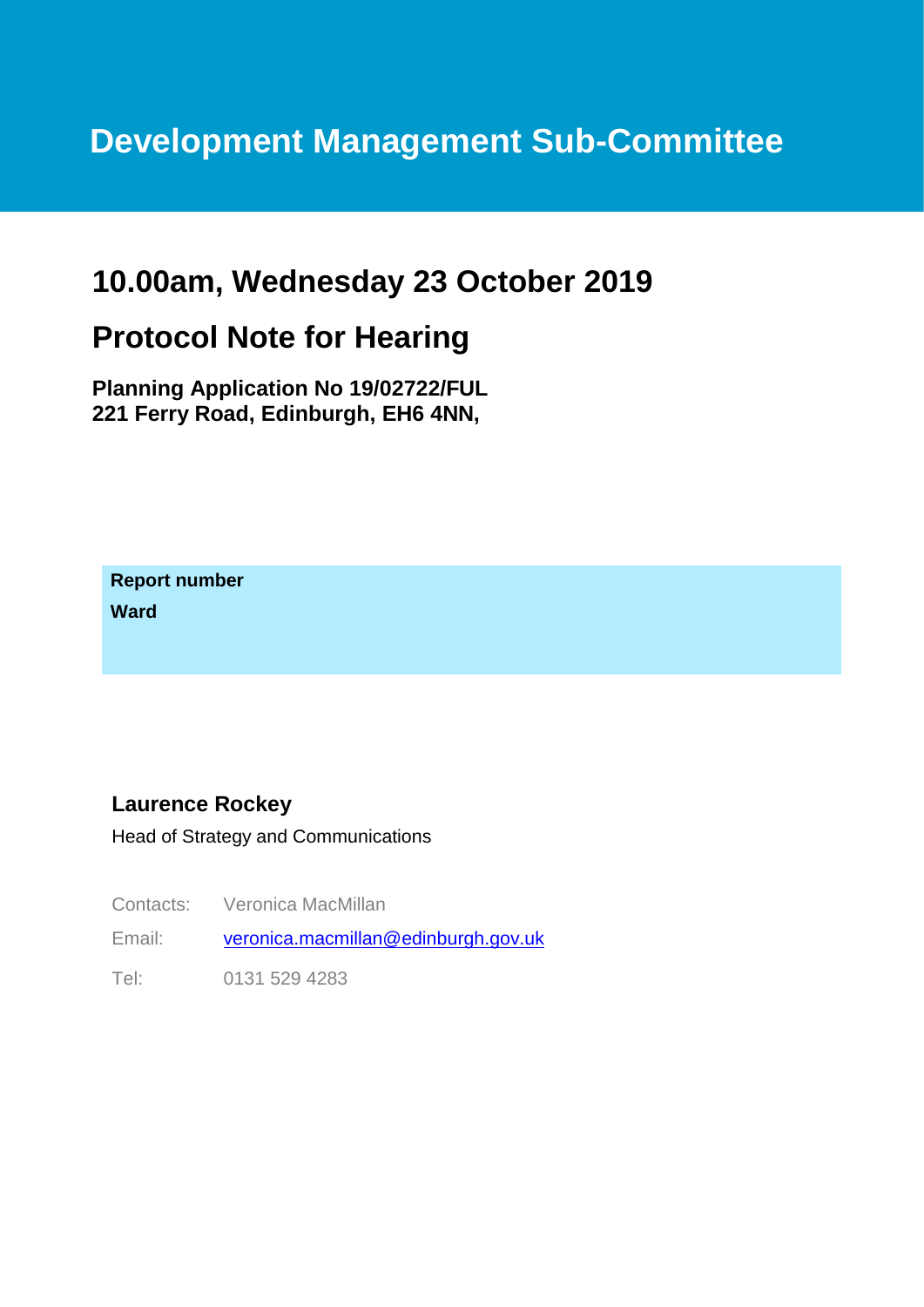# **Protocol Note for Hearing**

### **Summary**

The Council is committed to extending public involvement in the planning process. Hearings allow members of the public to put their views on planning applications direct to the Councillors on the Development Management Sub-Committee.

The Sub-Committee members have a report on the planning application which contains a summary of the comments received from the public. Copies of the letters are available for Councillors to view in the group rooms.

### **Committee Protocol for Hearings**

The Planning Committee on 25 February 2016 agreed a revised general protocol

within which to conduct hearings of planning applications as follows:

| Presentation by the Chief Planning<br>Officer          | 20 minutes            |
|--------------------------------------------------------|-----------------------|
| Questions by Members of the<br>Sub-Committee           |                       |
| <b>Presentation by Community Council</b>               | 5 minutes             |
| <b>Presentations by Other Parties</b>                  | 5 minutes, each party |
| Questions by Members of the<br>Sub-Committee           |                       |
| <b>Presentation by Ward Councillors</b>                | 5 minutes each member |
| Questions by Members of the<br>Sub-Committee           |                       |
| <b>Presentation by Applicant</b>                       | 15 minutes            |
| Questions by Members of the Sub-<br>Committee          |                       |
| Debate and decision by members of<br>the Sub-Committee |                       |